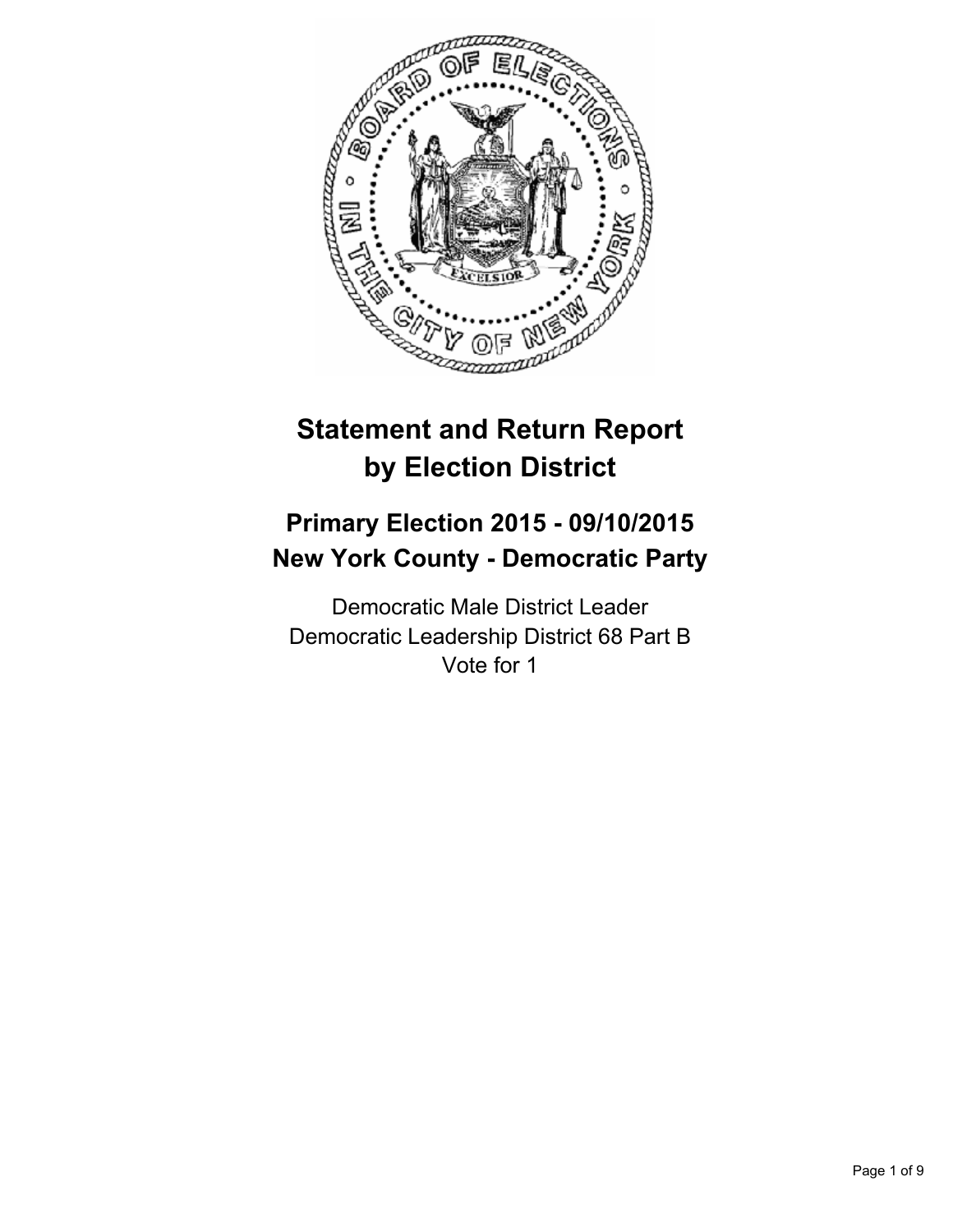

| PUBLIC COUNTER                                           | 17       |
|----------------------------------------------------------|----------|
| ABSENTEE/MILITARY                                        | 0        |
| AFFIDAVIT                                                | 0        |
| <b>Total Ballots</b>                                     | 17       |
| Less - Inapplicable Federal/Special Presidential Ballots | $\Omega$ |
| <b>Total Applicable Ballots</b>                          | 17       |
| JOHNNY C. RIVERA                                         | 10       |
| HARRY RODRIGUEZ                                          | 7        |
| Total Votes                                              | 17       |

#### **015/68**

| PUBLIC COUNTER                                           | 8               |
|----------------------------------------------------------|-----------------|
| ABSENTEE/MILITARY                                        | $\overline{2}$  |
| AFFIDAVIT                                                | 0               |
| Total Ballots                                            | 10              |
| Less - Inapplicable Federal/Special Presidential Ballots | $\mathbf{0}$    |
| <b>Total Applicable Ballots</b>                          | 10 <sup>°</sup> |
| JOHNNY C. RIVERA                                         | $\overline{7}$  |
| <b>HARRY RODRIGUEZ</b>                                   | 2               |
| <b>Total Votes</b>                                       | 9               |
| Unrecorded                                               |                 |
|                                                          |                 |

## **016/68**

| <b>PUBLIC COUNTER</b>                                    | 29       |
|----------------------------------------------------------|----------|
| ABSENTEE/MILITARY                                        |          |
| AFFIDAVIT                                                | $\Omega$ |
| <b>Total Ballots</b>                                     | 30       |
| Less - Inapplicable Federal/Special Presidential Ballots | $\Omega$ |
| <b>Total Applicable Ballots</b>                          | 30       |
| JOHNNY C. RIVERA                                         | 18       |
| <b>HARRY RODRIGUEZ</b>                                   | 11       |
| JOHN RUIZ (WRITE-IN)                                     |          |
| <b>Total Votes</b>                                       | 30       |

| <b>PUBLIC COUNTER</b>                                    | 17 |
|----------------------------------------------------------|----|
| ABSENTEE/MILITARY                                        |    |
| AFFIDAVIT                                                | 0  |
| <b>Total Ballots</b>                                     | 18 |
| Less - Inapplicable Federal/Special Presidential Ballots | 0  |
| <b>Total Applicable Ballots</b>                          | 18 |
| JOHNNY C. RIVERA                                         | 13 |
| <b>HARRY RODRIGUEZ</b>                                   | 5  |
| <b>Total Votes</b>                                       | 18 |
|                                                          |    |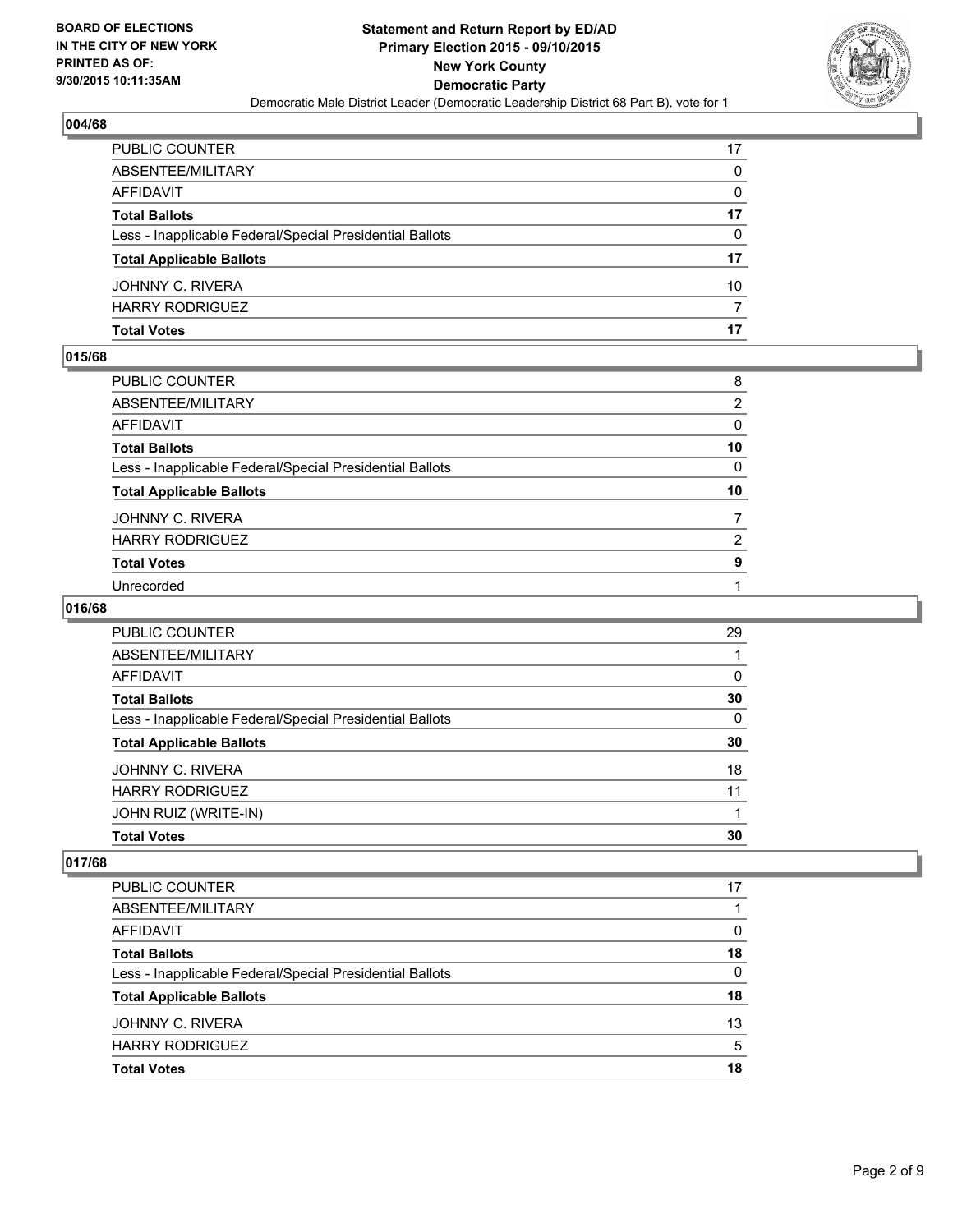

| PUBLIC COUNTER                                           | 19           |
|----------------------------------------------------------|--------------|
| ABSENTEE/MILITARY                                        | 2            |
| AFFIDAVIT                                                | $\mathbf{0}$ |
| <b>Total Ballots</b>                                     | 21           |
| Less - Inapplicable Federal/Special Presidential Ballots | $\Omega$     |
| <b>Total Applicable Ballots</b>                          | 21           |
| JOHNNY C. RIVERA                                         | 13           |
| HARRY RODRIGUEZ                                          | 8            |
| Total Votes                                              | 21           |

#### **020/68**

| PUBLIC COUNTER                                           | 4            |
|----------------------------------------------------------|--------------|
| ABSENTEE/MILITARY                                        | $\mathbf{0}$ |
| AFFIDAVIT                                                | $\mathbf{0}$ |
| <b>Total Ballots</b>                                     | 4            |
| Less - Inapplicable Federal/Special Presidential Ballots | $\mathbf{0}$ |
| <b>Total Applicable Ballots</b>                          | 4            |
| JOHNNY C. RIVERA                                         | 2            |
| HARRY RODRIGUEZ                                          |              |
| PETER ANDERSON (WRITE-IN)                                |              |
| Total Votes                                              | 4            |

## **021/68**

| <b>PUBLIC COUNTER</b>                                    | 50 |
|----------------------------------------------------------|----|
| ABSENTEE/MILITARY                                        | 0  |
| AFFIDAVIT                                                | 0  |
| <b>Total Ballots</b>                                     | 50 |
| Less - Inapplicable Federal/Special Presidential Ballots | 0  |
| <b>Total Applicable Ballots</b>                          | 50 |
| JOHNNY C. RIVERA                                         | 22 |
| <b>HARRY RODRIGUEZ</b>                                   | 28 |
| <b>Total Votes</b>                                       | 50 |

| 15 |
|----|
|    |
| 0  |
| 16 |
| 0  |
| 16 |
| 3  |
| 11 |
|    |
|    |
| 16 |
|    |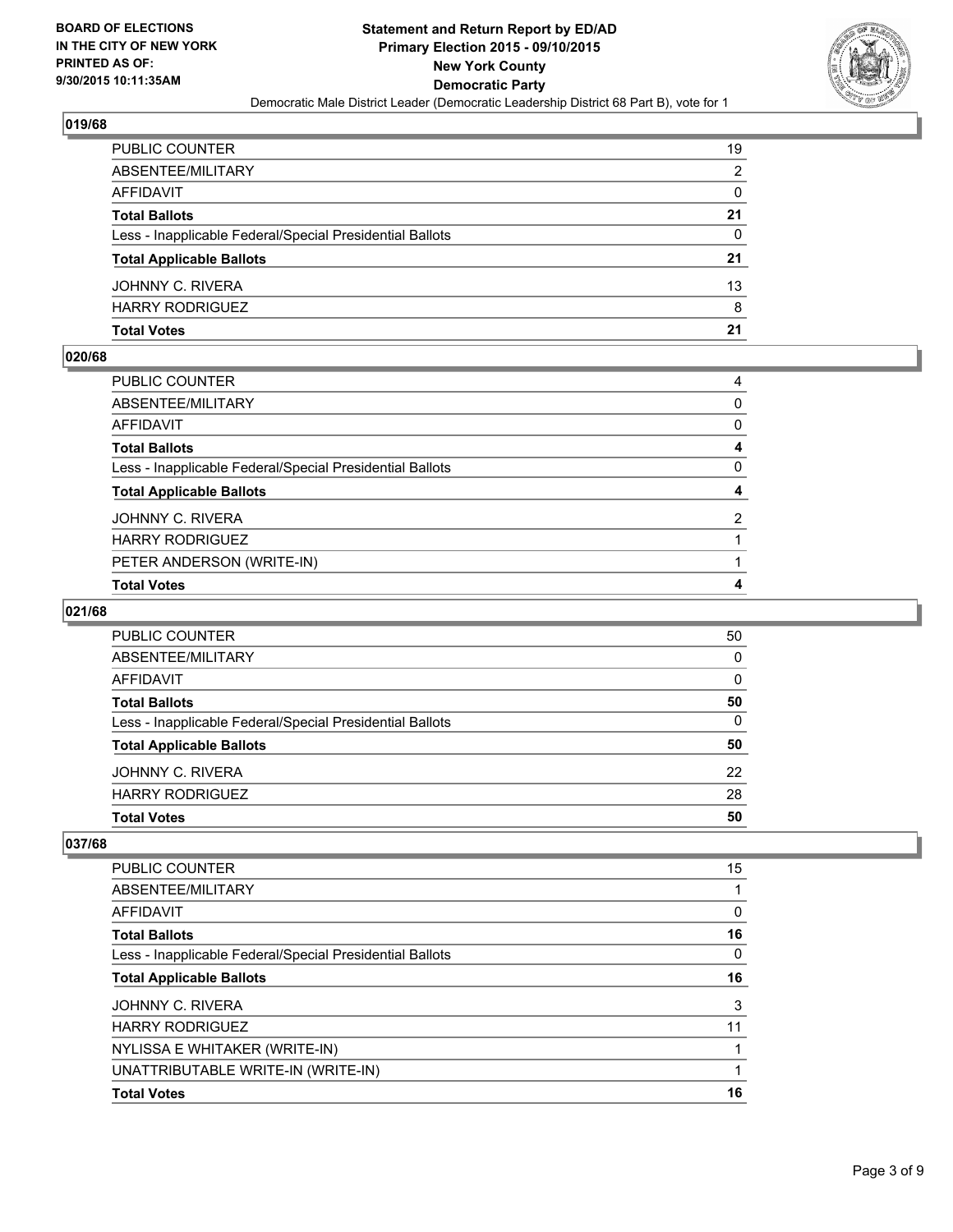

| PUBLIC COUNTER                                           | 18 |
|----------------------------------------------------------|----|
| ABSENTEE/MILITARY                                        | 0  |
| AFFIDAVIT                                                | 0  |
| <b>Total Ballots</b>                                     | 18 |
| Less - Inapplicable Federal/Special Presidential Ballots | 0  |
| <b>Total Applicable Ballots</b>                          | 18 |
| JOHNNY C. RIVERA                                         | 8  |
| HARRY RODRIGUEZ                                          | 8  |
| KELMY RODRIGUEZ (WRITE-IN)                               |    |
| <b>Total Votes</b>                                       | 17 |
| Unrecorded                                               |    |

#### **039/68**

| PUBLIC COUNTER                                           | 14           |
|----------------------------------------------------------|--------------|
| ABSENTEE/MILITARY                                        |              |
| AFFIDAVIT                                                | $\mathbf{0}$ |
| <b>Total Ballots</b>                                     | 15           |
| Less - Inapplicable Federal/Special Presidential Ballots | 0            |
| <b>Total Applicable Ballots</b>                          | 15           |
| JOHNNY C. RIVERA                                         | 10           |
| <b>HARRY RODRIGUEZ</b>                                   | 5            |
| <b>Total Votes</b>                                       | 15           |

#### **040/68**

| <b>PUBLIC COUNTER</b>                                    | 41 |
|----------------------------------------------------------|----|
| ABSENTEE/MILITARY                                        |    |
| AFFIDAVIT                                                |    |
| <b>Total Ballots</b>                                     | 43 |
| Less - Inapplicable Federal/Special Presidential Ballots | 0  |
| <b>Total Applicable Ballots</b>                          | 43 |
| JOHNNY C. RIVERA                                         | 34 |
| <b>HARRY RODRIGUEZ</b>                                   | 9  |
| <b>Total Votes</b>                                       | 43 |

| <b>PUBLIC COUNTER</b>                                    | 37       |
|----------------------------------------------------------|----------|
| ABSENTEE/MILITARY                                        |          |
| AFFIDAVIT                                                | $\Omega$ |
| <b>Total Ballots</b>                                     | 38       |
| Less - Inapplicable Federal/Special Presidential Ballots | $\Omega$ |
| <b>Total Applicable Ballots</b>                          | 38       |
| JOHNNY C. RIVERA                                         | 20       |
| <b>HARRY RODRIGUEZ</b>                                   | 18       |
| <b>Total Votes</b>                                       | 38       |
|                                                          |          |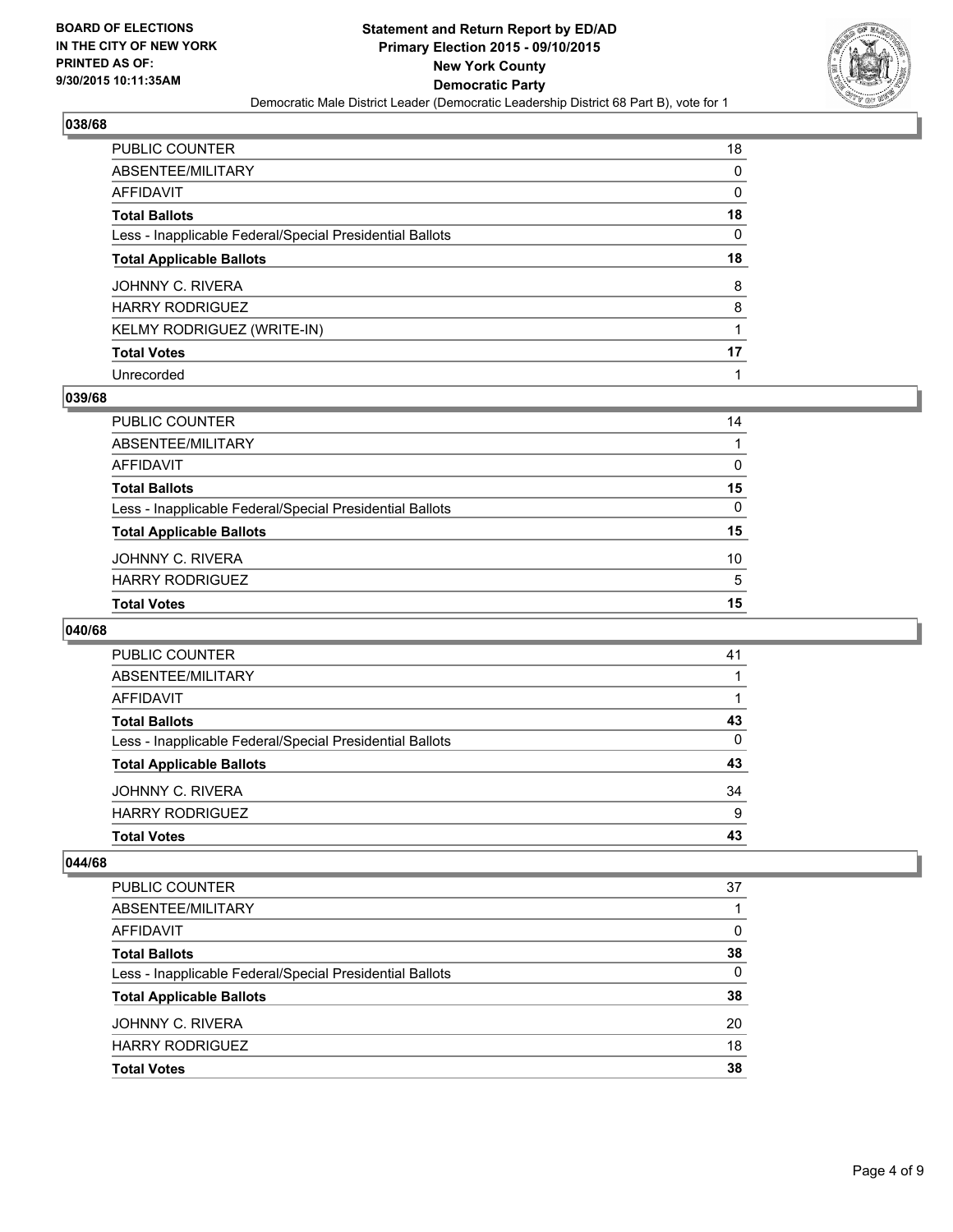

| PUBLIC COUNTER                                           | 9            |
|----------------------------------------------------------|--------------|
| ABSENTEE/MILITARY                                        | 0            |
| AFFIDAVIT                                                | $\mathbf{0}$ |
| <b>Total Ballots</b>                                     | 9            |
| Less - Inapplicable Federal/Special Presidential Ballots | $\Omega$     |
| <b>Total Applicable Ballots</b>                          | 9            |
| JOHNNY C. RIVERA                                         |              |
| HARRY RODRIGUEZ                                          | 8            |
| Total Votes                                              | 9            |

#### **046/68**

| <b>Total Votes</b>                                       | 15           |
|----------------------------------------------------------|--------------|
| <b>HARRY RODRIGUEZ</b>                                   | 4            |
| JOHNNY C. RIVERA                                         | 11           |
| <b>Total Applicable Ballots</b>                          | 15           |
| Less - Inapplicable Federal/Special Presidential Ballots | $\mathbf{0}$ |
| <b>Total Ballots</b>                                     | 15           |
| <b>AFFIDAVIT</b>                                         |              |
| ABSENTEE/MILITARY                                        |              |
| PUBLIC COUNTER                                           | 13           |

#### **066/68**

| PUBLIC COUNTER                                           | 57           |
|----------------------------------------------------------|--------------|
| ABSENTEE/MILITARY                                        | 3            |
| AFFIDAVIT                                                | 2            |
| <b>Total Ballots</b>                                     | 62           |
| Less - Inapplicable Federal/Special Presidential Ballots | $\mathbf{0}$ |
| <b>Total Applicable Ballots</b>                          | 62           |
| JOHNNY C. RIVERA                                         | 34           |
| <b>HARRY RODRIGUEZ</b>                                   | 22           |
| <b>Total Votes</b>                                       | 56           |
| Unrecorded                                               | 6            |

| 19 |
|----|
|    |
| 0  |
| 20 |
| 0  |
| 20 |
| 14 |
| 5  |
| 19 |
|    |
|    |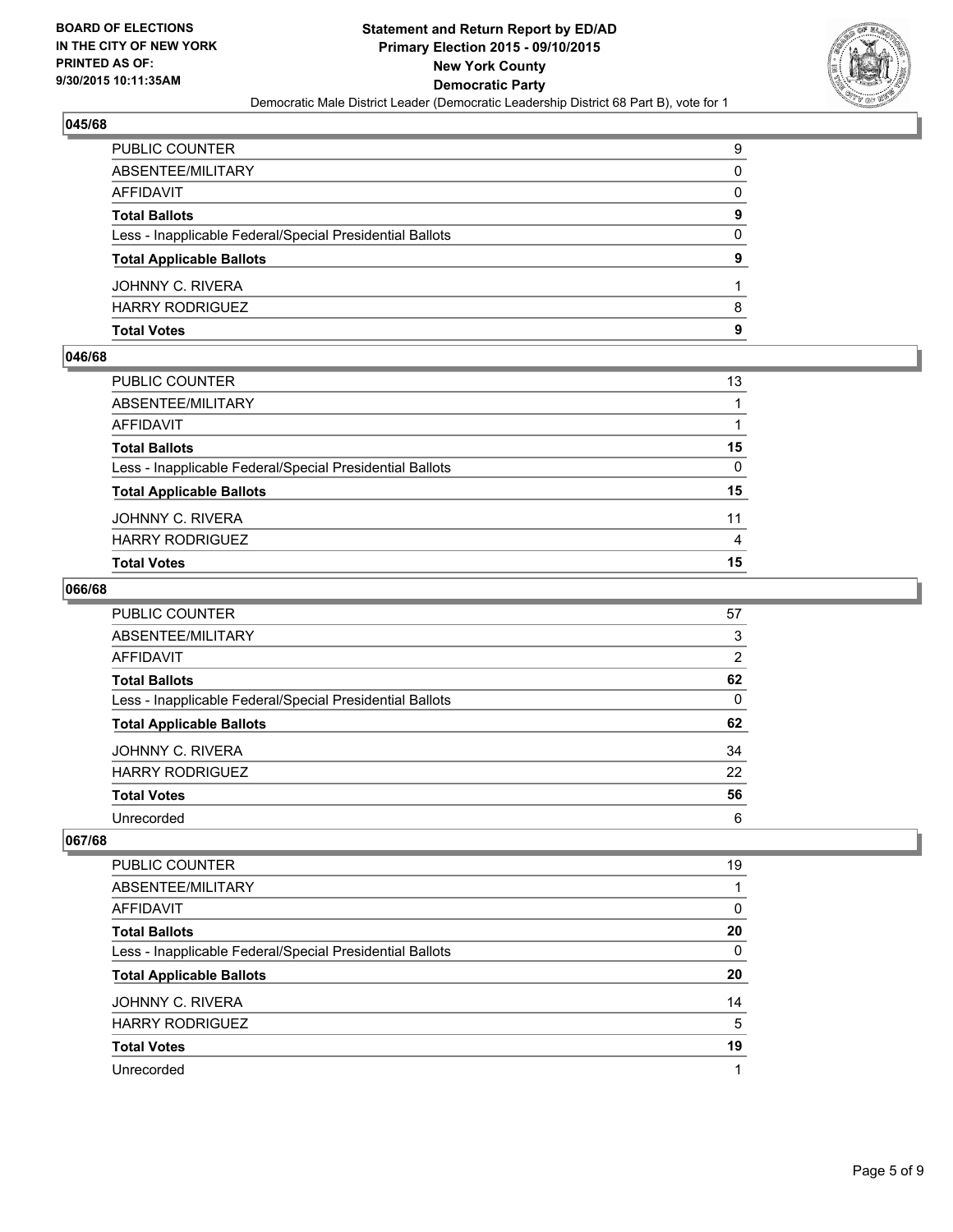

| PUBLIC COUNTER                                           | 20 |
|----------------------------------------------------------|----|
| ABSENTEE/MILITARY                                        | 2  |
| AFFIDAVIT                                                |    |
| Total Ballots                                            | 23 |
| Less - Inapplicable Federal/Special Presidential Ballots | 0  |
| <b>Total Applicable Ballots</b>                          | 23 |
| JOHNNY C. RIVERA                                         | 9  |
| <b>HARRY RODRIGUEZ</b>                                   | 9  |
| <b>Total Votes</b>                                       | 18 |
| Unrecorded                                               | 5  |

### **069/68**

| PUBLIC COUNTER                                           | 39           |
|----------------------------------------------------------|--------------|
| ABSENTEE/MILITARY                                        | 0            |
| AFFIDAVIT                                                | 0            |
| <b>Total Ballots</b>                                     | 39           |
| Less - Inapplicable Federal/Special Presidential Ballots | $\mathbf{0}$ |
| <b>Total Applicable Ballots</b>                          | 39           |
| JOHNNY C. RIVERA                                         | 19           |
| <b>HARRY RODRIGUEZ</b>                                   | 15           |
| Total Votes                                              | 34           |
| Unrecorded                                               | 5            |

#### **072/68**

| PUBLIC COUNTER                                           | 23       |
|----------------------------------------------------------|----------|
| ABSENTEE/MILITARY                                        | 3        |
| AFFIDAVIT                                                | 0        |
| <b>Total Ballots</b>                                     | 26       |
| Less - Inapplicable Federal/Special Presidential Ballots | $\Omega$ |
| <b>Total Applicable Ballots</b>                          | 26       |
| JOHNNY C. RIVERA                                         | 13       |
| <b>HARRY RODRIGUEZ</b>                                   | 9        |
| <b>Total Votes</b>                                       | 22       |
| Unrecorded                                               | 4        |

| <b>PUBLIC COUNTER</b>                                    | 23 |
|----------------------------------------------------------|----|
| ABSENTEE/MILITARY                                        |    |
| <b>AFFIDAVIT</b>                                         | 0  |
| <b>Total Ballots</b>                                     | 24 |
| Less - Inapplicable Federal/Special Presidential Ballots | 0  |
| <b>Total Applicable Ballots</b>                          | 24 |
| JOHNNY C. RIVERA                                         | 11 |
| <b>HARRY RODRIGUEZ</b>                                   | 10 |
| <b>KELMY RODRIGUEZ (WRITE-IN)</b>                        | 1  |
| PILLAR DEJESUS (WRITE-IN)                                | 1  |
| <b>Total Votes</b>                                       | 23 |
| Unrecorded                                               | 4  |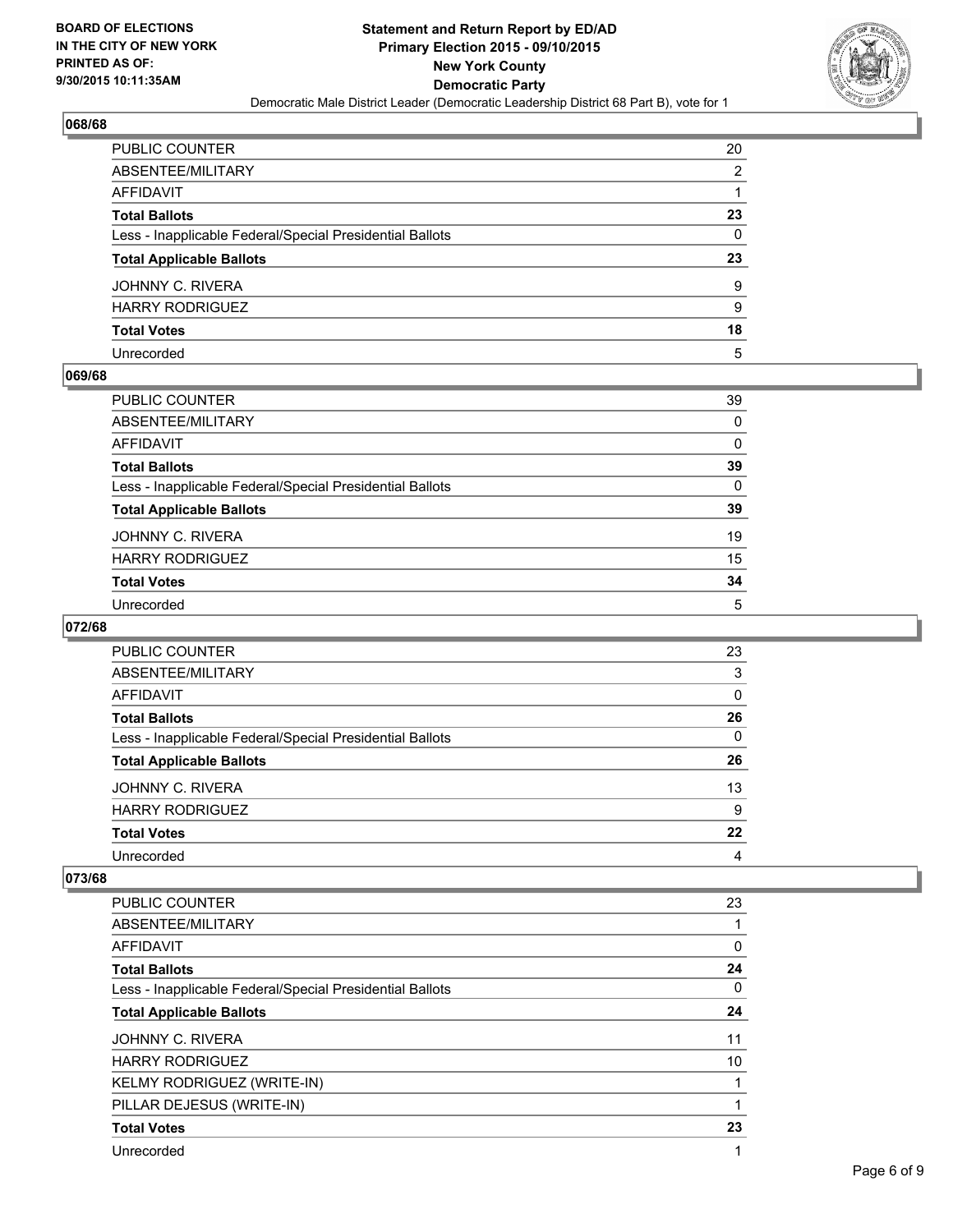

| PUBLIC COUNTER                                           | 17 |
|----------------------------------------------------------|----|
| ABSENTEE/MILITARY                                        | 2  |
| AFFIDAVIT                                                | 0  |
| Total Ballots                                            | 19 |
| Less - Inapplicable Federal/Special Presidential Ballots | 0  |
| <b>Total Applicable Ballots</b>                          | 19 |
| JOHNNY C. RIVERA                                         | 11 |
| <b>HARRY RODRIGUEZ</b>                                   | 7  |
| <b>Total Votes</b>                                       | 18 |
| Unrecorded                                               |    |

### **079/68**

| PUBLIC COUNTER                                           | 20               |
|----------------------------------------------------------|------------------|
| ABSENTEE/MILITARY                                        | $\overline{2}$   |
| AFFIDAVIT                                                | 0                |
| Total Ballots                                            | $22\phantom{.0}$ |
| Less - Inapplicable Federal/Special Presidential Ballots | $\mathbf{0}$     |
| <b>Total Applicable Ballots</b>                          | $22 \,$          |
| JOHNNY C. RIVERA                                         | 14               |
| <b>HARRY RODRIGUEZ</b>                                   | 5                |
| <b>Total Votes</b>                                       | 19               |
| Unrecorded                                               | 3                |
|                                                          |                  |

#### **086/68**

| PUBLIC COUNTER                                           | 19             |
|----------------------------------------------------------|----------------|
| ABSENTEE/MILITARY                                        | 0              |
| AFFIDAVIT                                                | 3              |
| <b>Total Ballots</b>                                     | 22             |
| Less - Inapplicable Federal/Special Presidential Ballots | 0              |
| <b>Total Applicable Ballots</b>                          | 22             |
| JOHNNY C. RIVERA                                         | 8              |
| <b>HARRY RODRIGUEZ</b>                                   | 12             |
| <b>Total Votes</b>                                       | 20             |
| Unrecorded                                               | $\overline{2}$ |

| <b>PUBLIC COUNTER</b>                                    | 42 |
|----------------------------------------------------------|----|
| ABSENTEE/MILITARY                                        | 0  |
| AFFIDAVIT                                                | 0  |
| <b>Total Ballots</b>                                     | 42 |
| Less - Inapplicable Federal/Special Presidential Ballots | 0  |
| <b>Total Applicable Ballots</b>                          | 42 |
| JOHNNY C. RIVERA                                         | 29 |
| <b>HARRY RODRIGUEZ</b>                                   | 10 |
| <b>Total Votes</b>                                       | 39 |
| Unrecorded                                               | 3  |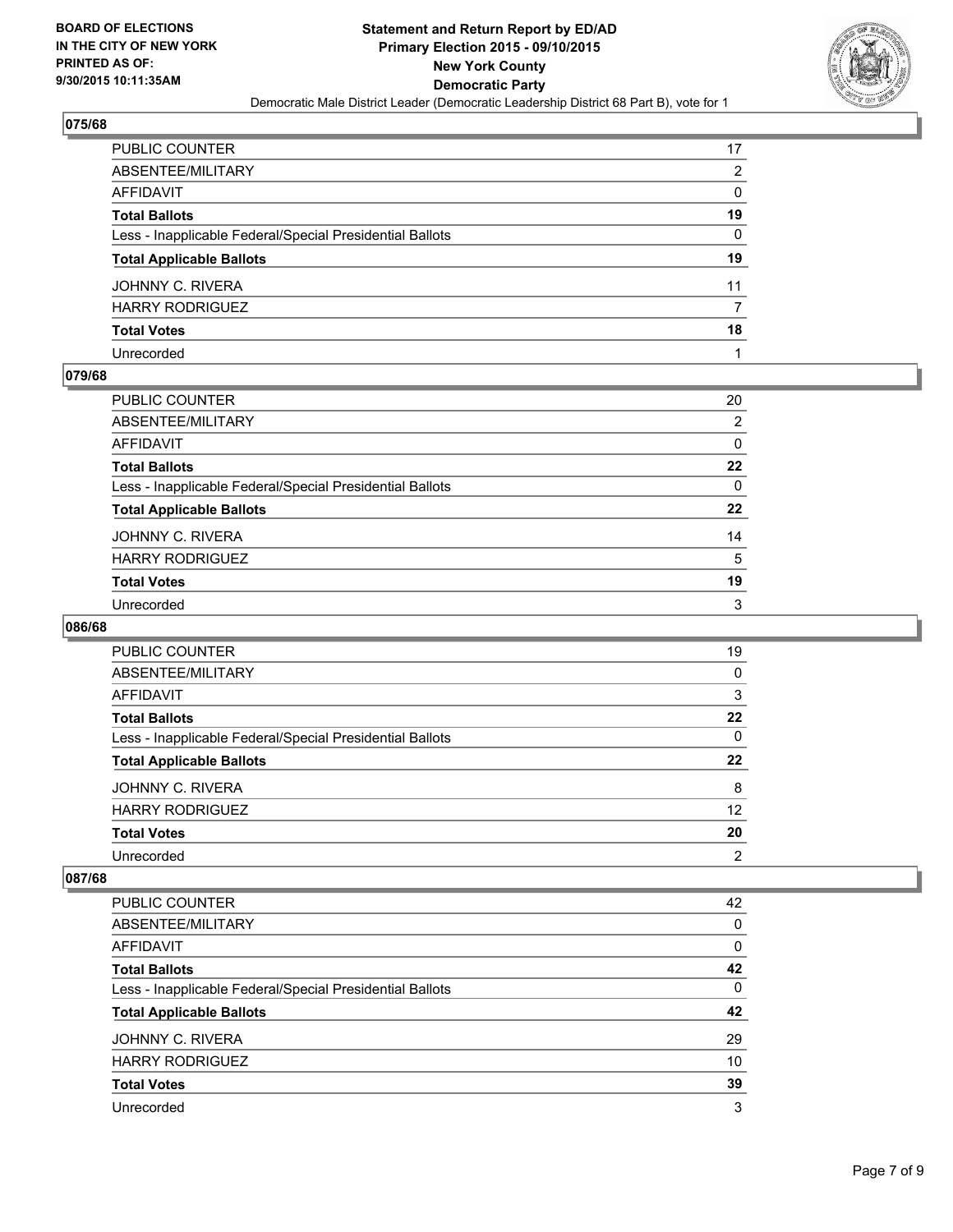

| PUBLIC COUNTER                                           | 37 |
|----------------------------------------------------------|----|
| ABSENTEE/MILITARY                                        | 0  |
| AFFIDAVIT                                                | 0  |
| <b>Total Ballots</b>                                     | 37 |
| Less - Inapplicable Federal/Special Presidential Ballots | 0  |
| <b>Total Applicable Ballots</b>                          | 37 |
| JOHNNY C. RIVERA                                         | 22 |
| <b>HARRY RODRIGUEZ</b>                                   | 14 |
| <b>Total Votes</b>                                       | 36 |
| Unrecorded                                               | 1  |

| <b>PUBLIC COUNTER</b>                                    | 50 |
|----------------------------------------------------------|----|
| ABSENTEE/MILITARY                                        | 2  |
| AFFIDAVIT                                                | 0  |
| <b>Total Ballots</b>                                     | 52 |
| Less - Inapplicable Federal/Special Presidential Ballots | 0  |
| <b>Total Applicable Ballots</b>                          | 52 |
| JOHNNY C. RIVERA                                         | 25 |
| <b>HARRY RODRIGUEZ</b>                                   | 23 |
| <b>Total Votes</b>                                       | 48 |
| Unrecorded                                               | 4  |